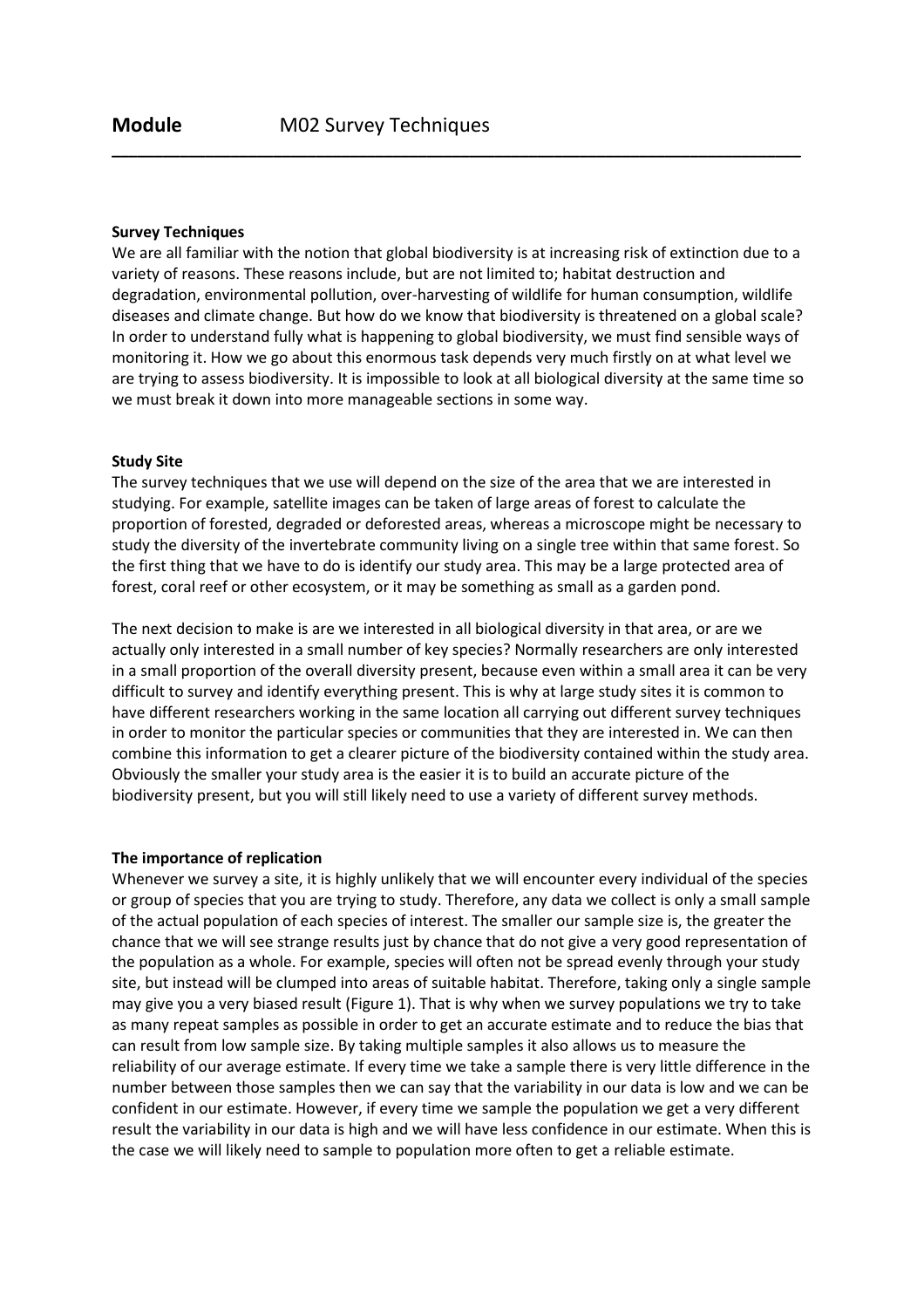

Figure 1. This example displays the danger of using a single sample to describe the state of a population when the species of interest is not evenly distributed within the study area. Where a species is evenly distributed within an area, as in example (a) a single sample will actually give you a good indication of the overall population size and density, however, when a species is not evenly distributed within an area (which is more likely) a single sample is insufficient and will likely result in a very biased estimate of total population size as in example (b).

# What survey design to use?

The methods that we use will depend on what we want to know. For example we may simply be interested in the number of different species present in a given area. Alternatively, we might want to know the population size for a particular species within that area. Therefore, the survey method that we use must be appropriate to the question that we want to answer and it must also take into account the biology and ecology of the species we are trying to survey.

As conservationists we have a wide variety of survey techniques available to us. Below are some examples of common techniques used (there are many more). How we actually carry out these techniques will depend on the species we are trying to survey:

- Capture-Mark-Recapture suitable for estimating the population size of locally abundant species or intensively studied populations
- Transect sampling suitable for estimating species diversity and relative abundance
- Distance sampling suitable for estimating population size when capturing and marking individuals is no practical. Can be done for multiple species simultaneously.
- Passive trapping suitable for assessing local species diversity and estimating local abundance of species that are easily trapped
- Camera trapping suitable for assessing local species diversity and estimating local abundance of elusive animals such as large mammals. Can be used for population estimates for species that have highly individual markings that can help identify different individuals
- Direct counts e.g. Helicopter surveys suitable for obtaining accurate population data for large animals in open areas such as large mammals in Africa

Unless you are working within a very small study site, it is normally impractical to survey and identify 100% of species within any given area. Therefore, we may sometimes monitor 'indicator' species that we know to be good predictors of what is happening within the ecosystem in general. A good indicator species is one that is vulnerable to disturbance of the ecosystem but that is also easy to survey.